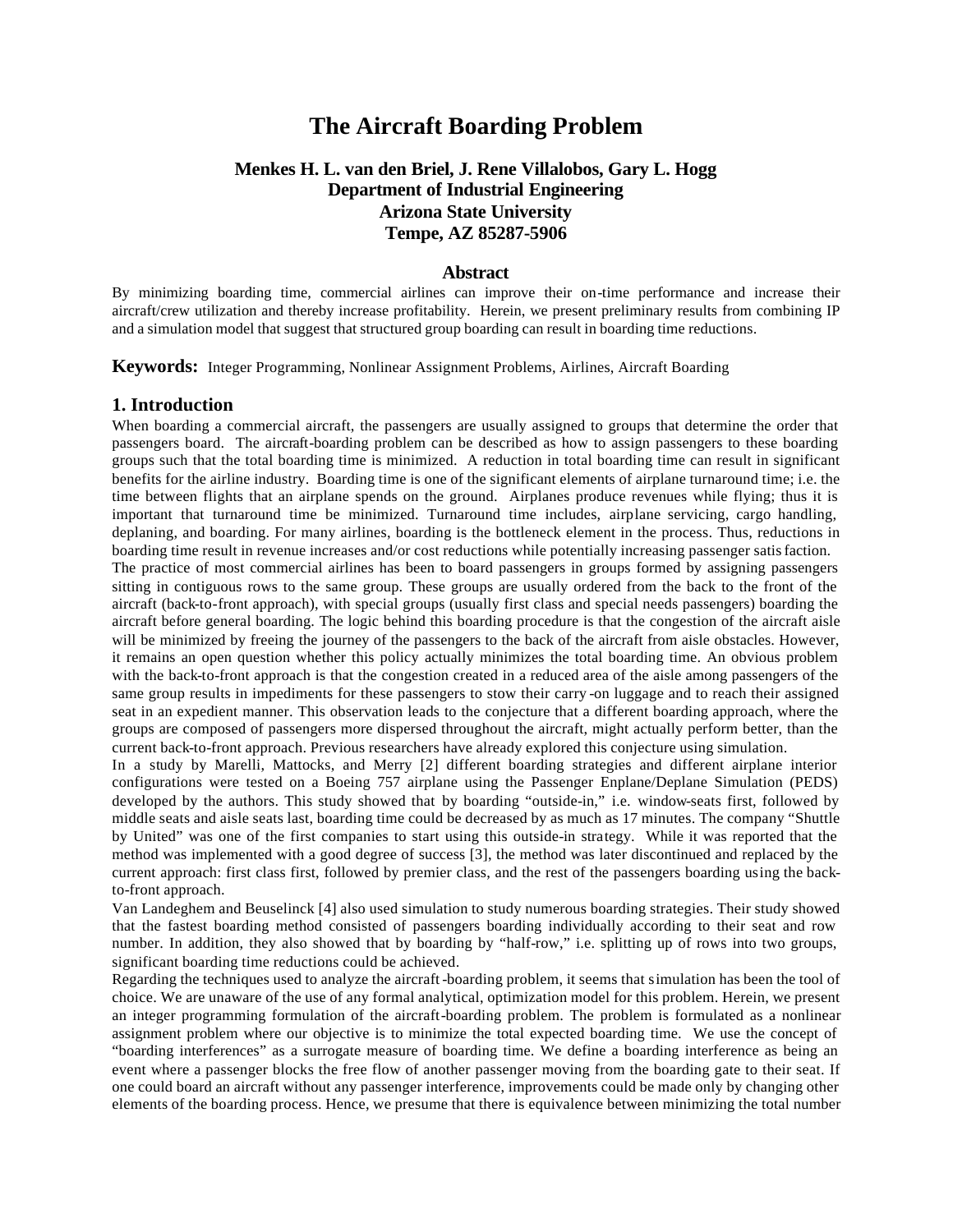of interferences and the total boarding time. In this paper, we present the development of the analytical model first, and then we build a simulation model of the aircraft-boarding procedure for an Airbus 320 (A320) airplane. We then perform a cross-validation between the analytical and simulation models. Finally, we use the simulation model to explore different aircraft-boarding scenarios.

### **2. Interference model**

The minimization of total boarding time by assigning passengers to boarding groups is the goal of the aircraftboarding problem. However, explicitly including time related parameters in an analytical model increases the complexity of the model representation and solution. Thus we resorted to a surrogate metric for time, the number of expected passenger interferences under a particular assignment strategy. We model the aircraft-boarding problem as a binary integer program with minimization of the total number of interferences as its objective function. We call this model the "interference model." We make the assumption, without a formal argument, that the minimization of interferences is equivalent to the minimization of total boarding time. In the interference model, we seek a grouping of passengers that will minimize the total number of expected interferences. An assumption of the model is that every passenger has been pre-assigned to a particular seat of the aircraft. A detailed discussion of interferences and the model development follows.

#### **2.1 Types of interference**

We define two types of interferences, *seat interference* and *aisle interference*. Seat interference occurs when a window or middle seat passenger boards later than the middle and/or aisle seat passenger that sits on the same side and same row of the aircraft. For example, assume a passenger is seated in seat 7C (aisle seat in row 7). When the passenger with seat 7B (middle seat in 7) boards the aircraft, passenger 7C must get out of their seat to allow passenger 7B access. There may be an even longer delay when passenger 7A (window seat in row 7) arrives and passengers 7B and 7C are already seated. Note that putting window-seat passengers in the groups boarding first would minimize this type of interference.

By aisle interference, we mean the situation when a passenger boarding the aircraft has to wait for the passenger in front of them to take their seat and to stow their luggage before proceeding to their seat, located further back in the aircraft. Aisle interferences involve two passengers; we refer to the "first" passenger as the passenger right ahead of the "second" passenger although they do not necessarily have to board as the first and second passengers in the boarding process. Aisle interference can occur within one group, or between two consecutive groups. Note that we assume passengers do not try to pass other passengers in the aisle of the aircraft.

#### **2.2 Formulation of the aircraft-boarding problem**

Consider an airplane having only one aisle with three seats on each side of the aisle (typical of Airbus 319 and 320, and the Boeing 737 and 757). Let  $N = \{1, 2, 3, \ldots, n\}$  represent the set of rows and  $M = \{A, B, C, D, E, F\}$  represent the set of seat positions in the aircraft. In addition, let the seats on the left side of the aisle be represented by  $L = \{A, \}$ *B*, *C*} and those on the right side by  $R = \{D, E, F\}$ , thus *A* and *F* are window seats, *B* and *E* are middle seats, and *C* and *D* are aisle seats. Given a row number  $i \in N$  and a seat position  $j \in M$ , all seat locations in the aircraft can be uniquely identified and represented by the pair  $(i, j)$  just as in a normal aircraft, such as in seat  $(7, C)$ .

By assigning seats to groups (with a fixed seat assignment, this is similar to assigning passengers to groups) we are able to form groups of different sizes and composition. For the defined boarding problem, we want to assign each seat  $(i, j)$  to a boarding group  $k$ , with  $k \in G$ , with  $G = \{1, 2, 3, ..., g\}$ , where g is the total number of groups used in boarding the aircraft. Let the decision variable  $x_{ijk} = 1$  if seat  $(i, j)$  is assigned to group  $k$  and  $x_{ijk} = 0$  otherwise, for all  $i \in N$ ,  $j \in M$ ,  $k \in G$ .

The complete formulation of the aircraft-boarding problem is presented below. In this formulation, the equation numbers alongside the model serve to clarify the purpose of each set of expressions. In the objective function, we have different penalties for each type of interference. Seat interferences have penalties represented by *l <sup>s</sup>* and aisle interferences by  $I^a$ . The penalties associated with the different types of interferences, capture their relative contribution to the total delay of the boarding procedure. These penalties are explained in detail in the next section.

Minimize: 
$$
z = I_1^s \sum_{i \in N} \sum_{k \in G} x_{i A k} x_{i B k} x_{i C k} + I_1^s \sum_{i \in N} \sum_{k \in G} x_{i F k} x_{i E k} x_{i D k} +
$$
 (1a)

$$
\boldsymbol{I}_{2}^{s} \sum_{i \in N} \sum_{k,l \in G: k < l} x_{i,k} x_{i\in R} x_{i\in l} + \boldsymbol{I}_{3}^{s} \sum_{i \in N} \sum_{k,l \in G: k < l} x_{i,k} x_{i\in l} x_{i\in k} + \boldsymbol{I}_{4}^{s} \sum_{i \in N} \sum_{k,l \in G: k < l} x_{i\in l} x_{i\in R} x_{i\in k} + \tag{1b}
$$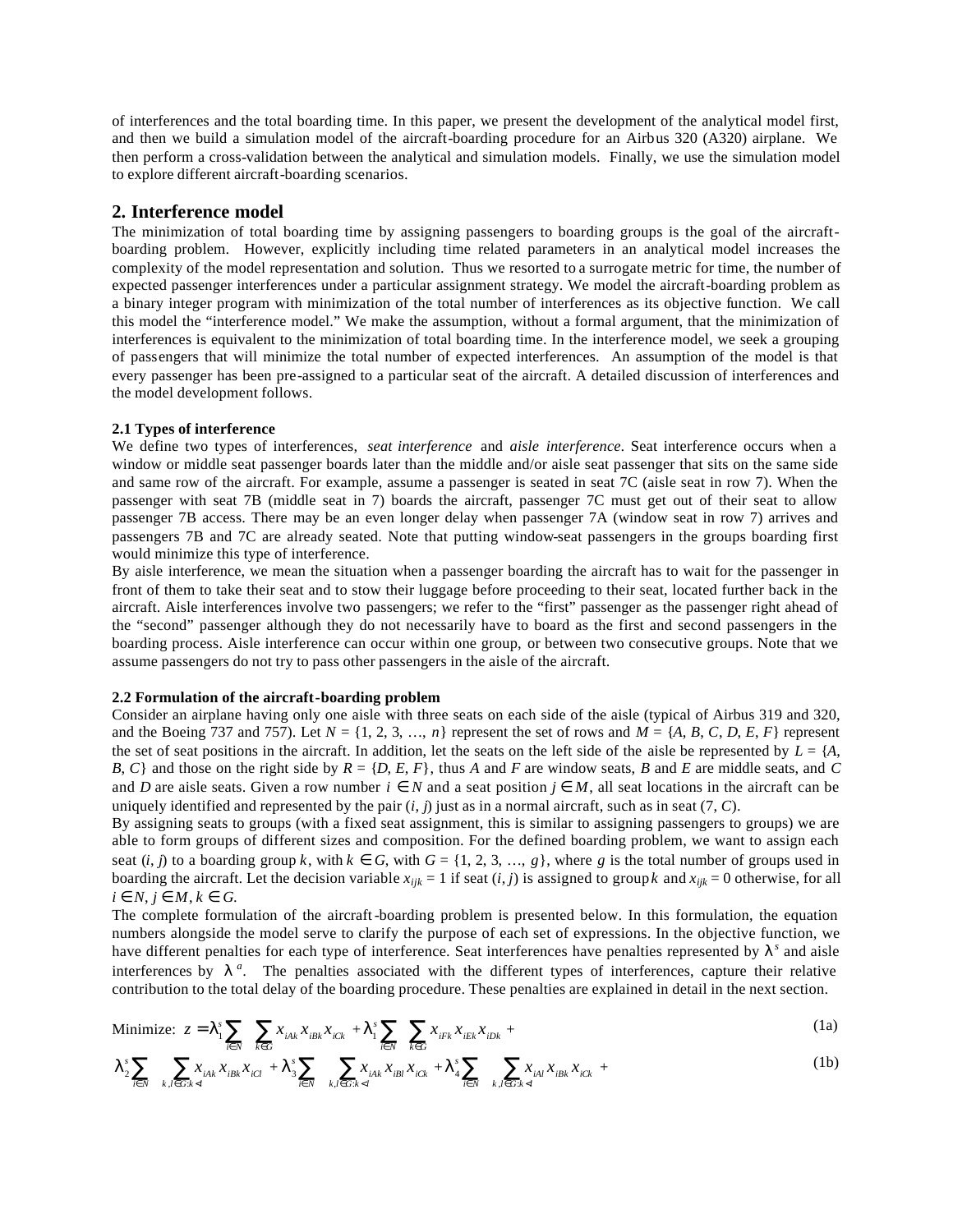$$
I_{2}^{s}\sum_{i\in N}\sum_{k,l\in G:k\prec l}x_{iFk}x_{iEk}x_{iDl} + I_{3}^{s}\sum_{i\in N}\sum_{k,l\in G:k\prec l}x_{iFk}x_{iEl}x_{iDk} + I_{4}^{s}\sum_{i\in N}\sum_{k,l\in G:k\prec l}x_{iFl}x_{iEk}x_{iDk} +
$$
  

$$
I_{5}^{s}\sum_{i\in N}\sum_{k,l\in G:k\prec l}x_{iAk}x_{iBl}x_{iCl} + I_{6}^{s}\sum_{i\in N}\sum_{k,l\in G:k\prec l}x_{iAl}x_{iBk}x_{iCl} + I_{7}^{s}\sum_{i\in N}\sum_{k,l\in G:k\prec l}x_{iAl}x_{iBl}x_{iCk} +
$$
 (1c)

$$
I_{5}^{s} \sum_{i \in N} \sum_{k,l \in G: k < l} x_{i} x_{i} x_{i} x_{j} + I_{6}^{s} \sum_{i \in N} \sum_{k,l \in G: k < l} x_{i} x_{i} x_{i} x_{i} + I_{7}^{s} \sum_{i \in N} \sum_{k,l \in G: k < l} x_{i} x_{i} x_{i} x_{i} + I_{8}^{s} \sum_{k,l \in G: k < l} x_{i} x_{i} + I_{9}^{s} \sum_{k,l \in G: k < l} x_{i} x_{i} + I_{9}^{s} \sum_{k,l \in G: k < l} x_{i} x_{i} + I_{9}^{s} \sum_{k,l \in G: k < l} x_{i} x_{i} + I_{9}^{s} \sum_{k,l \in G: k < l} x_{i} x_{i} + I_{9}^{s} \sum_{k,l \in G: k < l} x_{i} x_{i} + I_{9}^{s} \sum_{k,l \in G: k < l} x_{i} x_{i} + I_{9}^{s} \sum_{k,l \in G: k < l} x_{i} x_{i} + I_{9}^{s} \sum_{k,l \in G: k < l} x_{i} x_{i} + I_{9}^{s} \sum_{k,l \in G: k < l} x_{i} x_{i} + I_{9}^{s} \sum_{k,l \in G: k < l} x_{i} x_{i} + I_{9}^{s} \sum_{k,l \in G: k < l} x_{i} x_{i} + I_{9}^{s} \sum_{k,l \in G: k < l} x_{i} x_{i} + I_{9}^{s} \sum_{k,l \in G: k < l} x_{i} x_{i} + I_{9}^{s} \sum_{k,l \in G: k < l} x_{i} x_{i} + I_{9}^{s} \sum_{k,l \in G: k < l} x_{i} x_{i} + I_{9}^{s} \sum_{k,l \in G: k < l} x_{i} x_{i} + I_{9}^{s} \sum_{k,l \in G: k < l} x_{i} x_{i} + I_{9}^{s} \sum_{k,l \in G: k < l} x_{i} x_{i} + I_{9}^{s} \sum_{k,l \in G: k < l} x_{i} x_{i
$$

$$
I_{8}^{s} \sum_{i \in N} \sum_{k,l,m \in G: k \le l \le m} x_{i\lambda l} x_{i\beta m} x_{i\zeta k} + I_{9}^{s} \sum_{i \in N} \sum_{k,l,m \in G: k \le l \le m} x_{i\lambda k} x_{i\beta l} x_{i\zeta m} + I_{10}^{s} \sum_{i \in N} \sum_{k,l,m \in G: k \le l \le m} x_{i\lambda m} x_{i\beta l} x_{i\zeta k} +
$$
(1d)

$$
\pmb{I}_{3}^{s}\sum_{i\in N}\sum_{k,l,m\in G:k
$$

$$
I_{11}^s \sum_{i \in N} \sum_{k,l,m \in G:k < l < m} x_{iFk} x_{iEm} x_{iDl} + I_{12}^s \sum_{i \in N} \sum_{k,l,m \in G:k < l < m} x_{iFm} x_{iEk} x_{iDl} + I_{12}^s \sum_{i \in N} \sum_{k,l,m \in G:k < l < m} x_{iFm} x_{iEk} x_{iDl} + I_{12}^s \sum_{i \in N} x_{iikk} x_{i'k} + I_{13}^s \sum_{i \in N} \sum_{u,v \in Ru \neq v} x_{iu'k} x_{i'k} + \dots \tag{2a}
$$

$$
2I_2^a \sum_{i \in N} \sum_{u,v \in M: u \in L, v \in R} \sum_{k \in G} x_{iuk} x_{ivk} + \tag{2b}
$$

$$
I_{3}^{a} \sum_{a,b \in Na \prec b} \sum_{u,v \in M} \sum_{k \in G} x_{auk} x_{bvk} +
$$
 (2c)

$$
I_{4}^{a} \sum_{i \in N} \sum_{u,v \in M} \sum_{k,l \in G: k < l} x_{iuk} x_{ivl} + I_{4}^{a} \sum_{i \in N} \sum_{u,v \in M} \sum_{k,l \in G: k < l} x_{iuk} x_{ivl} + \sum_{k,l \in G: k < l} x_{ikl} x_{ivl} + \sum_{k,l \in G: k < l} x_{ikl} x_{ivl} + \sum_{k,l \in G: k < l} x_{ikl} x_{ikl} + \sum_{k,l \in G: k < l} x_{ikl} x_{ikl} + \sum_{k,l \in G: k < l} x_{ikl} x_{ikl} + \sum_{k,l \in G: k < l} x_{ikl} x_{ikl} + \sum_{k,l \in G: k < l} x_{ikl} x_{ikl} + \sum_{k,l \in G: k < l} x_{ikl} x_{ikl} + \sum_{k,l \in G: k < l} x_{ikl} x_{ikl} + \sum_{k,l \in G: k < l} x_{ikl} x_{ikl} + \sum_{k,l \in G: k < l} x_{ikl} x_{ikl} + \sum_{k,l \in G: k < l} x_{ikl} x_{ikl} + \sum_{k,l \in G: k < l} x_{ikl} x_{ikl} + \sum_{k,l \in G: k < l} x_{ikl} x_{ikl} + \sum_{k,l \in G: k < l} x_{ikl} x_{ikl} + \sum_{k,l \in G: k < l} x_{ikl} x_{ikl} + \sum_{k,l \in G: k < l} x_{ikl} x_{ikl} + \sum_{k,l \in G: k < l} x_{ikl} x_{ikl} + \sum_{k,l \in G: k < l} x_{ikl} x_{ikl} + \sum_{k,l \in G: k < l} x_{ikl} x_{ikl} + \sum_{k,l \in G: k < l} x_{ikl} x_{ikl} + \sum_{k,l \in G: k < l} x_{ikl} x_{ikl} + \sum_{k,l \in G: k < l} x_{ikl} x_{ikl} + \sum_{k,l \in G: k < l} x_{ikl} x_{ikl} + \sum_{k,l \in G: k < l} x_{ikl} x_{ikl} + \sum_{k,l \in G:
$$

$$
\boldsymbol{I}_{5}^{a} \sum_{i \in N} \sum_{u,v \in M: u \in L, v \in R} \sum_{k,l \in G: k < l} x_{iuk} x_{ivl} + \boldsymbol{I}_{5}^{a} \sum_{i \in N} \sum_{u,v \in M: u \in L, v \in R} \sum_{k,l \in G: k < l} x_{ivl} x_{iuk} + \tag{2e}
$$

$$
I_{6}^{a} \sum_{a,b \in N: a < b} \sum_{u,v \in M} \sum_{k,l \in G: k < l} x_{auk} x_{bvl} \tag{2f}
$$

Subject to:  $\sum_{k\in G} x_{ijk} =$ 

*k G*

$$
x_{ijk} = 1 \tfor all  $i \in N, j \in M$
$$
\t(3)

$$
\sum_{i \in N} \sum_{j \in M} x_{ijk} \ge C_{\min} \qquad \text{for all } k \in G
$$
 (4)

$$
\sum_{i \in N} \sum_{j \in M} x_{ijk} \le C_{\text{max}} \qquad \text{for all } k \in G
$$
 (5)

$$
x_{ijk} \in \{0,1\} \qquad \text{for all } i \in N, j \in M, k \in G \tag{6}
$$

Expressions (1a) through (1d) are associated with seat interferences. Seat interferences may occur when: all seats of the same side in one row are assigned to the same boarding group (1a); when two seats of the same side and row are assigned to one boarding group and the third seat is assigned to a later (1b) or earlier (1c) boarding group; or when all seats of the same side and row are assigned to different boarding groups (1d).

The aisle interferences are represented by the expressions numbered from (2a) to (2f). (2a), (2b), and (2c) represent the aisle interferences that take place within a group; (2d), 2(e), and (2f) are the aisle interferences that take place between two consecutive groups. Aisle interferences can occur when the "first" and "second" passenger are seated in the same row and same side (2a) and (2d), same row and different side (2b) and (2e), and when the "second" passenger has a higher row number than the "first" passenger (2c) and (2f) (in this case, side does not matter). Note that we could have taken the expressions (2a, b, c), similarly (2d, e, f), into one expression. However, this would not allow us to apply different penalties to these seemingly different interferences.

The constraints grouped under (3) represent the assignment restrictions. These constraints ensure that each seat is assigned to only one boarding group. The constraints grouped under (4) and (5) restrict the group size to at least *C*min and at most *C*max seats assigned to each group. Finally, (6) are binary constraints.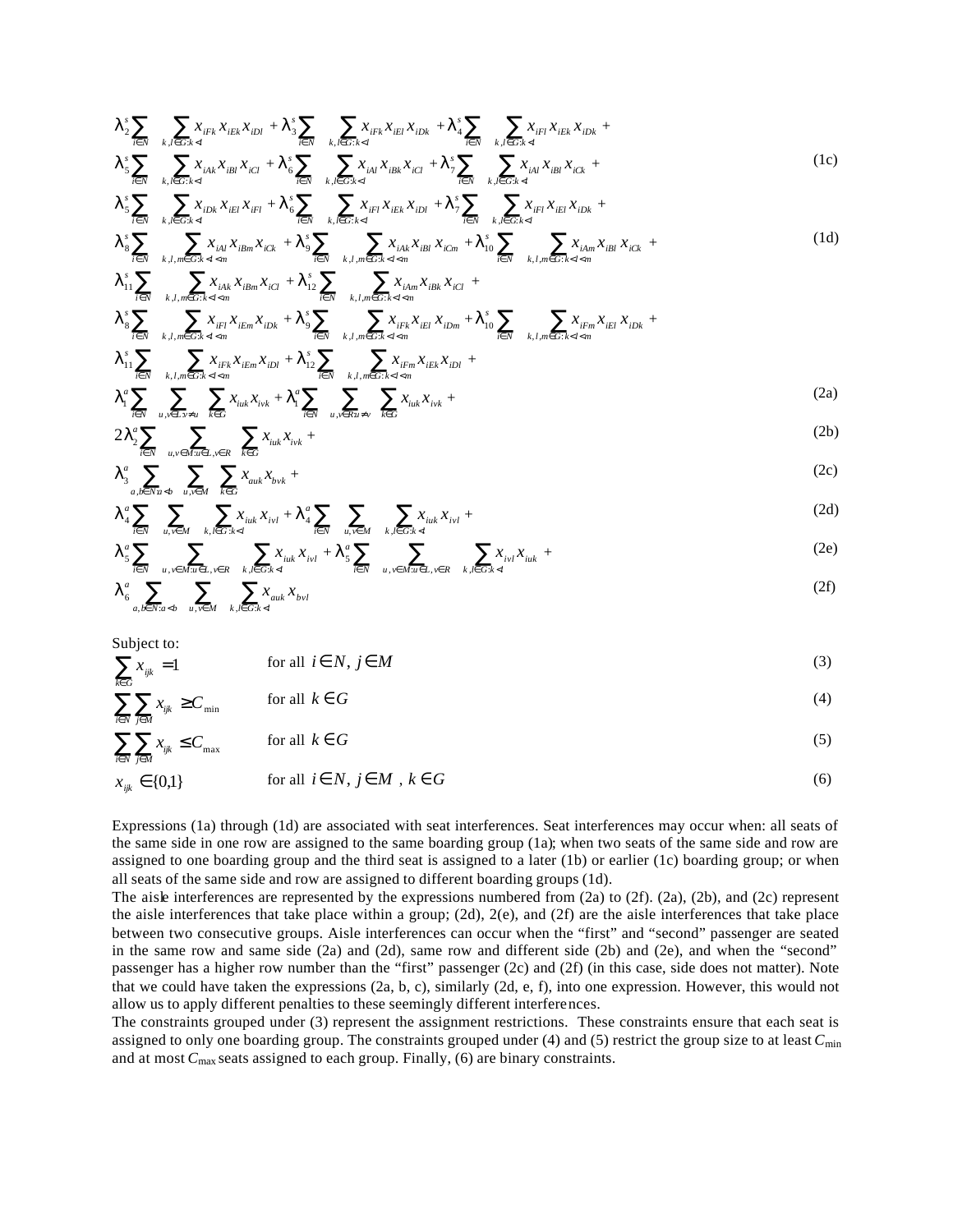#### **2.3 Determination of penalties**

Values for the penalties can be determined using a variety of procedures; e.g., using historical data one could estimate the contributions of each type of interference to the total delay. The procedure that is followed in this paper is based on probabilistic expectations. The main assumption in the determination of these expectations is that the boarding position of a particular passenger within the group is equally likely. That is, a particular passenger within a group can take any of different boarding positions within that group, with the same probability. Based on these assumptions, the expected number of interferences will be computed and used as the penalty represented in the objective function of the model by the  $\lambda$ 's.

As an example consider the following: Suppose that three passengers on the same side of a row are assigned to the same boarding group, passengers sitting in positions *A* (window), *B* (middle), and *C* (aisle). For purposes of computing the seat interferences penalty, there are six different ways for these passengers to board the plane (*ABC*, *ACB*, *BAC*, *BCA*, *CAB*, *CBA*). Based on our assumptions, each of these boarding patterns is equally likely; however, the interferences caused by each differ. For example, the boarding pattern *ABC* implies that the window passenger (*A*) will board the plane first, passenger sitting in the middle seat (*B*) boards next (not necessarily immediately), and finally the passenger sitting in the aisle seat (*C*). This represents the best-case scenario (zero penalty) because no passenger would have to get up once seated. Now consider the boarding pattern *ACB* where the window seat passenger boards before the aisle seat, who boards before the middle seat. In this case, there is one interference, the aisle seat passenger getting up for the middle seat passenger. Since each one of the boarding patterns is equally likely (1/6 probability), once we determine the interferences associated with each one of the patterns it is straightforward to obtain the expected value. The same procedure is used when the different passengers of the same row and aisle side are assigned to different groups. For instance, suppose that the window and aisle passengers are assigned to the same boarding group. We will have one interference if the aisle passenger boards before the window passenger and none if the window seat passenger boards first. Since the probability of each of the two boarding patterns is 0.5 and since we know that the middle passenger will be assigned to a different group causing an interference of one with probability of one, the total expected interferences, and the penalty, for this case is 1.5. In Table 1, all expected interferences greater than zero with the corresponding penalty  $I<sup>s</sup>$  are shown. The squared

brackets '[ ]' imply passengers boarding in the same group and the arrow shows the order of the boarding when the passengers board in different groups. The order of the passengers within the boarding groups is assumed to be random.

| <b>Penalty</b>          | Passenger order                                     | E(#Interferences) |  |  |  |
|-------------------------|-----------------------------------------------------|-------------------|--|--|--|
| $\mathbf{I}_1^s$        | [window, middle, aisle]                             | 1.5               |  |  |  |
| $\mathbf{I}_2^s$        | [window, middle] $\rightarrow$ [aisle]              | 0.5               |  |  |  |
| $\mathbf{I}_3^s$        | [window, aisle] $\rightarrow$ [middle]              | 1.5               |  |  |  |
| $\mathbf{I}_4^s$        | [middle, aisle] $\rightarrow$ [window]              | 2.5               |  |  |  |
| $I_5^s$                 | $[window] \rightarrow [middle, aisle]$              | 0.5               |  |  |  |
| $I_6^s$                 | $[middle] \rightarrow [window, aisle]$              | 1.5               |  |  |  |
| $\mathbf{I}_7^s$        | $[aisle] \rightarrow [window, middle]$              | 2.5               |  |  |  |
| $I_{\rm s}^{\rm s}$     | $[window] \rightarrow [aisle] \rightarrow [middle]$ | 1                 |  |  |  |
| $I_{9}^{s}$             | $[middle] \rightarrow [window] \rightarrow [aisle]$ | 1                 |  |  |  |
| $\bm{l}_{10}^s$         | $[middle] \rightarrow [ais] \rightarrow [window]$   | 2                 |  |  |  |
| $\boldsymbol{l}_{11}^s$ | $[aisle] \rightarrow [window] \rightarrow [middle]$ | 2                 |  |  |  |
| $\bm{l}^{\,s}_{\,12}$   | $[aisle] \rightarrow [middle] \rightarrow [window]$ | 3                 |  |  |  |

|  | Table 1. Expected seat interference |  |
|--|-------------------------------------|--|
|  |                                     |  |

In a similar way, we can calculate the expected aisle interferences. For aisle interferences within a boarding group, we are looking for the number of ways that two passengers can interfere with each other. Consider a boarding group of size *s*1. One type of aisle interference is when the "second" passenger (the passenger boarding last) has a higher row number (further back the plane) than the "first" passenger. If we assume the size of their boarding group to be equal to  $s_1$ , then there are  $(s_1 - 1)(s_1 - 2)!$  out of  $s_1!$  ways the passengers could have boarded the airplane such that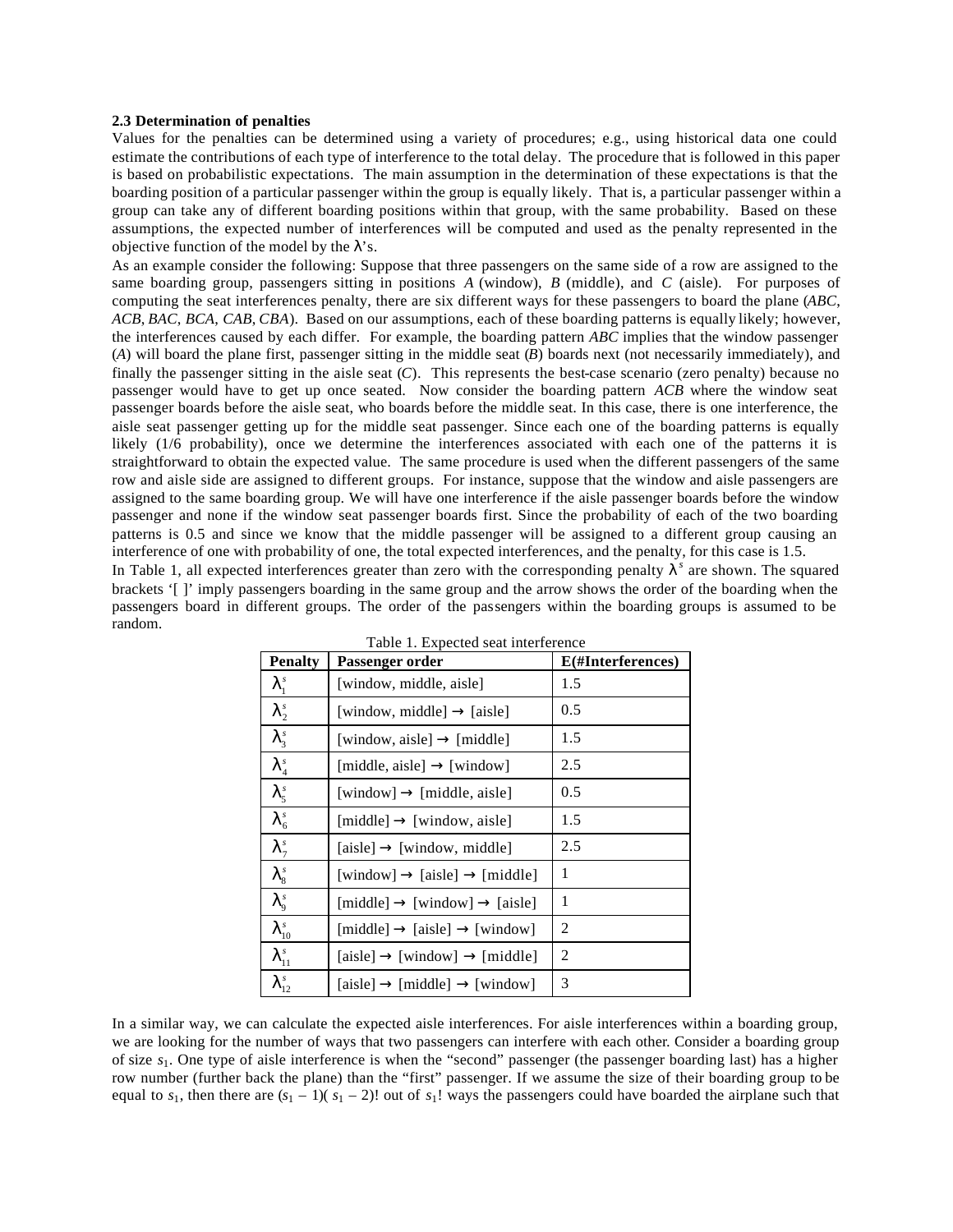the "first" and "second" passenger interfere with each other. There are  $(s<sub>1</sub> - 1)$  positions for the two passengers to board after one another leaving  $(s_1 - 2)!$  ways for the other passengers to board in a group of size *s*. With *s*! total ways to board the *s* passengers, the probability that the "first" and "second" passenger interfere is equal to  $1/ s_1$  (=  $(s_1 - 1)(s_1 - 2)!$   $s_1$ !). If there are m passengers with a lower row number than the "second" passenger, the expected value for this type of aisle interferences is *m*/*s*1.

For aisle interferences between groups, the probability that the "first" passenger will be last in his group is 1/*s*<sup>1</sup> (assume a group size of *s*1), and the probability that the "second" passenger will be first in the succeeding group is  $1/s_2$  (assume a group size of  $s_2$ ). Hence, the probability of interference is  $1/(s_1s_2)$ . Hence, with m possibilities the expected value for the between group aisle interferences is equal to  $m/(s_1s_2)$ . Table 2 summarizes the penalties. Table 2. Expected aisle interference

| <b>Penalty</b>              | <b>Description</b> | E(#Interferences) |  |  |
|-----------------------------|--------------------|-------------------|--|--|
| $I_1^a$ , $I_2^a$ , $I_3^a$ | Within groups      | $1/s_1$           |  |  |
| $I_4^a, I_5^a, I_6^a$       | Between groups     | $1/(s_1s_2)$      |  |  |

## **3. Computational results**

The interference model is a nonlinear assignment problem with quadratic and cubic terms in the objective function. Assignment problems like these belong to the NP-hard complexity class. We used the NEOS Server for MINLP and resort to the heuristics implemented in this solver. MINLP solves mixed integer nonlinearly constrained optimization problems by using a branch-and-bound algorithm where the nodes correspond to continuous nonlinearly constrained optimization problems. Detailed MINLP information can be found in the user manual [1]. The model was solved using an A320 aircraft configuration. Most A320 have twenty-six rows of which the first three are first class.

Figure 1 shows eight different strategies using different numbers of groups. Each figure shows a layout of an A320 aircraft. The number shown on each seat is the boarding group to which that seat was assigned under the different strategies. The first four strategies shown represent the "traditional" back-to-front approach and the next four are found by MINLP. Since these last four have a tendency to board outside first, we refer to these as outside-in.

Table 3 summarizes the number of expected interferences for each of the strategies in Figure 1. It can be observed that outside-in boarding outperforms the back-to-front approach. The main reduction comes from the seat interferences, but even on the total expected number of aisle interferences outside-in, reverse-pyramid like, performs better. It remains a question, however, how important seat and aisle interferences are with respect to total time.

## **4. Simulation**

A simulation model was implemented to provide some level of validation of the analytical model and to provide a finer level of detail. Data on time between passengers, walking speed, interference time, and time to store luggage in the overhead bins were recorded from videotaping actual aircraft boarding procedures. Two cameras were used, one inside the aircraft and one inside the jet-bridge. The simulation model was built in ProModel 2001 and collects statistics on seat and aisle interferences and total boarding time. Each boarding strategy was run 100 times and the results are shown in Table 4. This number of replicates was large enough for all tested strategies to give 95% confidence intervals of less than sixty seconds. We can clearly see that the strategies based on the solutions of the interference model are better than the back-to-front approach. The average number of seat interferences match well with the number calculated in the interference model. On the other hand, the number of aisle interferences in the simulation is significantly lower than in the interference model. The reason for this difference is that the way that aisle interferences are defined in the analytical model does not always results in an aisle interference in the simulation model. However, the trend of aisle interferences in the analytical model corresponds almost exactly to the trend observed in the simulation model (correlation coefficient of over 0.80).

## **5. Conclusions**

This paper discusses an integer programming approach for the aircraft-boarding problem. The approach assigns seats (passengers) to boarding groups such that expected interferences are minimized. The interference model shows that outside-in boarding outperforms traditional back-to-front boarding. Although the model makes several simplifying assumptions, it provides a good insight on the boarding process. In addition, simulation shows that the outside-in strategy works better than back-to-front; however, the latter is most commonly used in practice. More analysis is needed to demonstrate the effectiveness of the outside-in strategy. The strategy is currently being tested on a pilot basis by a major commercial airline in the United States.